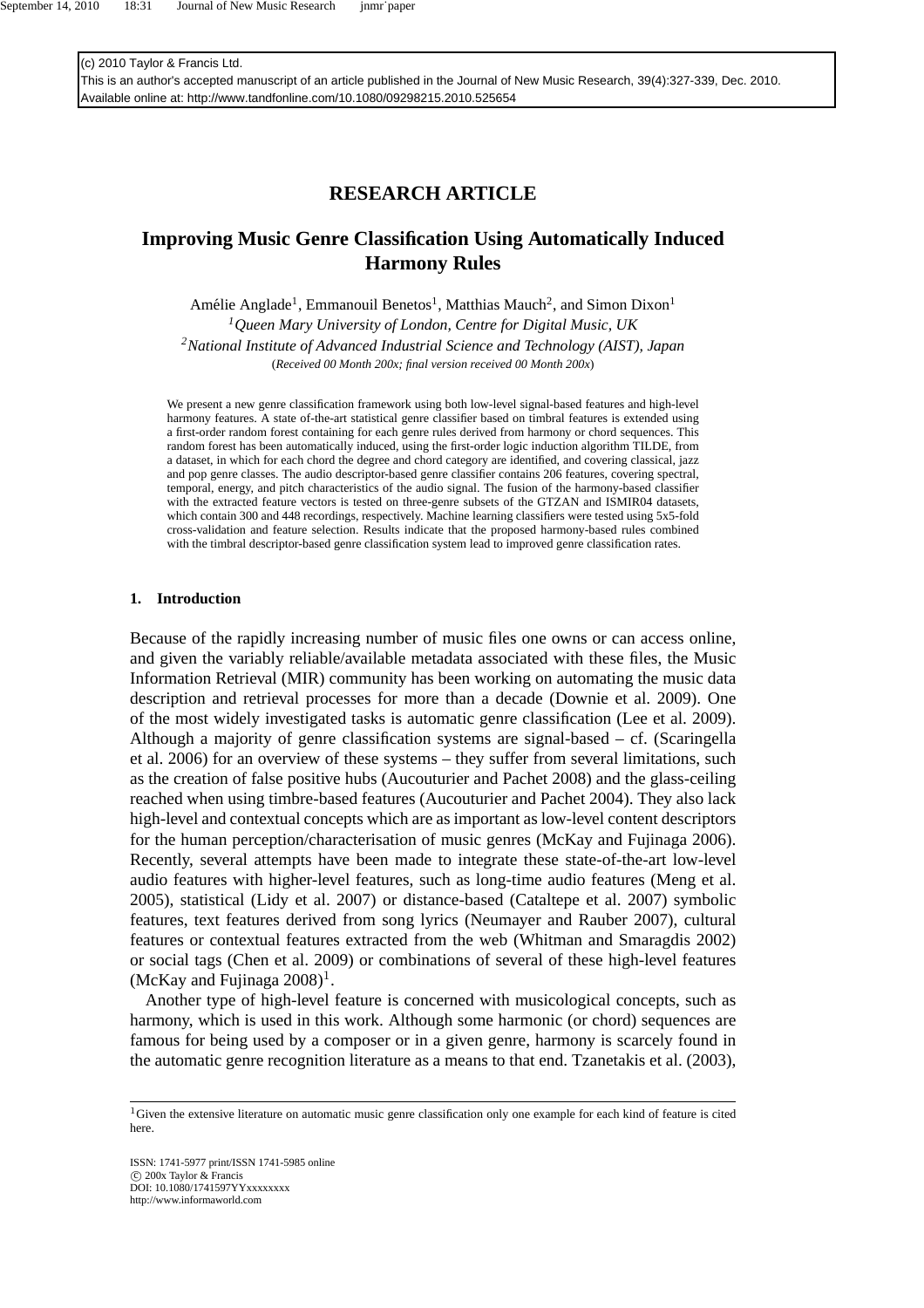#### 2 *Journal of New Music Research*

introduced pitch histograms as a feature describing the harmonic content of music. Statistical pattern recognition classifiers were trained to extract the genres. Classification of audio data covering 5 genres yielded recognition rates around 70%, and for audio generated from MIDI files rates reached 75%. However this study focuses on low-level harmony features. Only a few studies have considered using higher-level harmonic structures, such as chord progressions, for automatic genre recognition. In (Shan et al. 2002), a frequent pattern technique was used to classify sequences of chords into three categories: Enya, Beatles and Chinese folk songs. The algorithm looked for frequent sets, bi-grams and sequences of chords. A vocabulary of 60 different chords was extracted from MIDI files through heuristic rules: major, minor, diminished and augmented triads as well as dominant, major, minor, half and fully diminished seventh chords. The best two way classifications were obtained when sequences were used with accuracies between 70% and 84%. Lee (2007) considered automatic chord transcription based on chord progression. He used hidden Markov models on audio generated from MIDI and trained by genre to predict the chords. It turned out he could not only improve chord transcription but also estimate the genre of a song. He generated 6 genre-specific models, and although he tested the transcription only on the Beatles' songs, frame rate accuracy reached highest level when using blues- and rock-specific models, indicating models can identify genres. Finally, Pérez-Sancho et al. have investigated whether stochastic language models including naïve Bayes classifiers and 2-, 3- and 4-grams could be used for automatic genre classification on both symbolic and audio data. They report better classification results when using a richer vocabulary (i.e. including seventh chords), reaching 3-genre classification accuracies on symbolic data of 86% with naïve Bayes models and 87% using bi-grams (Pérez-Sancho et al. 2009). To deal with audio data generated from MIDI they use a chord transcription algorithm and obtain accuracies of 75% with naïve Bayes (Pérez-Sancho  $2009$ ) and  $89\%$  when using bi-grams (Pérez-Sancho et al.  $2010$ ).

However, none of this research combines high-level harmony descriptors with other features. To our knowledge no attempt to integrate signal-based features with high-level harmony descriptors has been made in the literature. In this work, we propose the combination of low-level audio descriptors with a classifier trained on chord sequences which are induced from automatic chord transcriptions, in an effort to improve on genre classification performance using the chord sequences as an additional insight.

An extensive feature set is employed, covering temporal, spectral, energy, and pitch descriptors. Branch and bound feature selection is applied in order to select the most discriminative feature subset. The output of the harmony-based classifier is integrated as an additional feature into the aforementioned feature set which in turn is tested on two commonly used genre classification datasets, namely the GTZAN and ISMIR04. Experiments were performed using 5x5-fold cross-validation on 3-genre taxonomies, using support vector machines and multilayer perceptrons. Results indicate that the inclusion of the harmony-based features in both datasets improves genre classification accuracy in a statistically significant manner, while in most feature subsets a moderate improvement is reported.

The outline of the paper is as follows. The harmony-based classifier is presented in Section 2. In Section 3, a standard state-of-the-art classification system together with the fusion procedure employed for genre classification experiments are described. Section 4 briefly presents the datasets used and assesses the performance of the proposed fused classifier against the standard classifier. Conclusions are drawn and future directions are indicated in Section 5.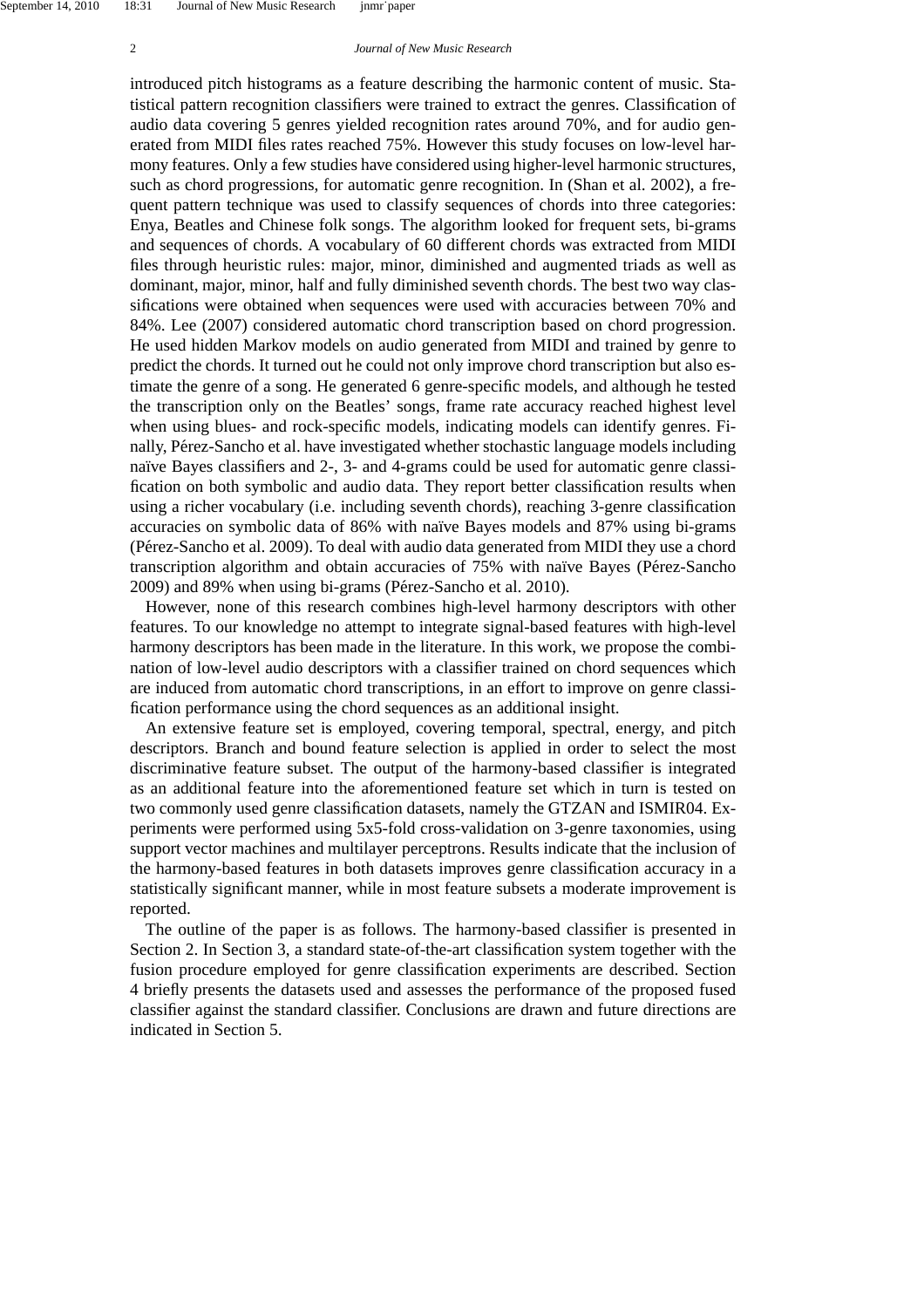### **2. Learning Harmony Rules**

Harmony is a high-level descriptor of music, focusing on the structure, progression, and relation of chords. As described by Piston (1987), in Western tonal music each period had different rules and practices of harmony. Some harmonic patterns forbidden in a period became common practices afterwards: for instance, the tritone was considered the *diabolus in musica* until the early 18th century and later became a key component of the tension/release mechanism of the tonal system. Modern musical genres are also characterised by typical chord sequences (Mauch et al. 2007). Like Pérez-Sancho et al. (2010), we base our harmony approach to music genre classification on the assumption that in Western tonal music (to which we limit our work) each musical period and genre exhibits different harmony patterns that can be used to characterise it and distinguish it from others.

### *2.1 Knowledge Representation*

Characteristic harmony patterns or rules often relate to chord progressions, i.e. sequences of chords. However, not all chords in a piece of music are of equal significance in harmonic patterns. For instance, ornamental chords (e.g. passing chords) can appear between more relevant chords. Moreover, not all chord sequences, even when these ornamental chords are removed, can be typical of the genre of the piece of music they are part of: some common chord sequences are found in several genres, such as the perfect cadence (moving from the fifth degree to the first degree) which is present in all tonal classical music periods, jazz, pop music and numerous other genres. Thus, the chord sequences to look for in a piece of music as hints to identify and characterise its genre are sparse, can be punctuated by ornamental chords, might be located anywhere in the piece of music, and additionally, they can be of any length. Our objective is to describe these distinctive harmonic sequences of a style. To that end we adopt a context-free definite-clause grammar representation which proved to be useful for solving a structurally similar problem in the domain of biology: the logic-based extraction of patterns which characterise the neuropeptide precursor proteins (NPPs), a particular class of amino acids sequences (Muggleton et al. 2001).

In this formalism we represent each song as the list or sequence of chords it contains and each genre as a set of music pieces. We then look for a set of harmony rules describing characteristic chord sequences present in the songs of each genre. These rules define a Context-Free Grammar (CFG). In the linguistic and logic fields, a CFG can be seen as a finite set of rules which describes a set of sequences. Because we are only interested in identifying the harmony sequences characterising a genre, and not in building a comprehensive chord grammar, we use the concept of 'gap' (of unspecified length) between sub-sequences of interest to skip ornamental chords and non-characteristic chord sequences in a song, as done by Muggleton et al. (2001) when building their grammar to describe NPPs. Notice that like them, to automate the process of grammar induction we also adopt a Definite Clause Grammar (DCG) formalism to represent our Context-Free Grammars as logic programs, and use Inductive Logic Programming (ILP), which is concerned with the inference of logic programs (Muggleton 1991).

We represent our DCGs using the *difference-list* representation, and not the DCG representation itself, as this is what TILDE, the inference system we use, returns. In our formalist the letters of our alphabet are the chords labelled in a jazz/pop/rock shorthand fashion (e.g. G7, D♭, BM7, F#m7, etc.). Properties of the chords are described using predicates (i.e. operators which return either *true* or *false*). In the difference-list representation these predicates take at least two arguments: an input list, and an output list. The predicate and the additional arguments (if there are any) apply to the difference be-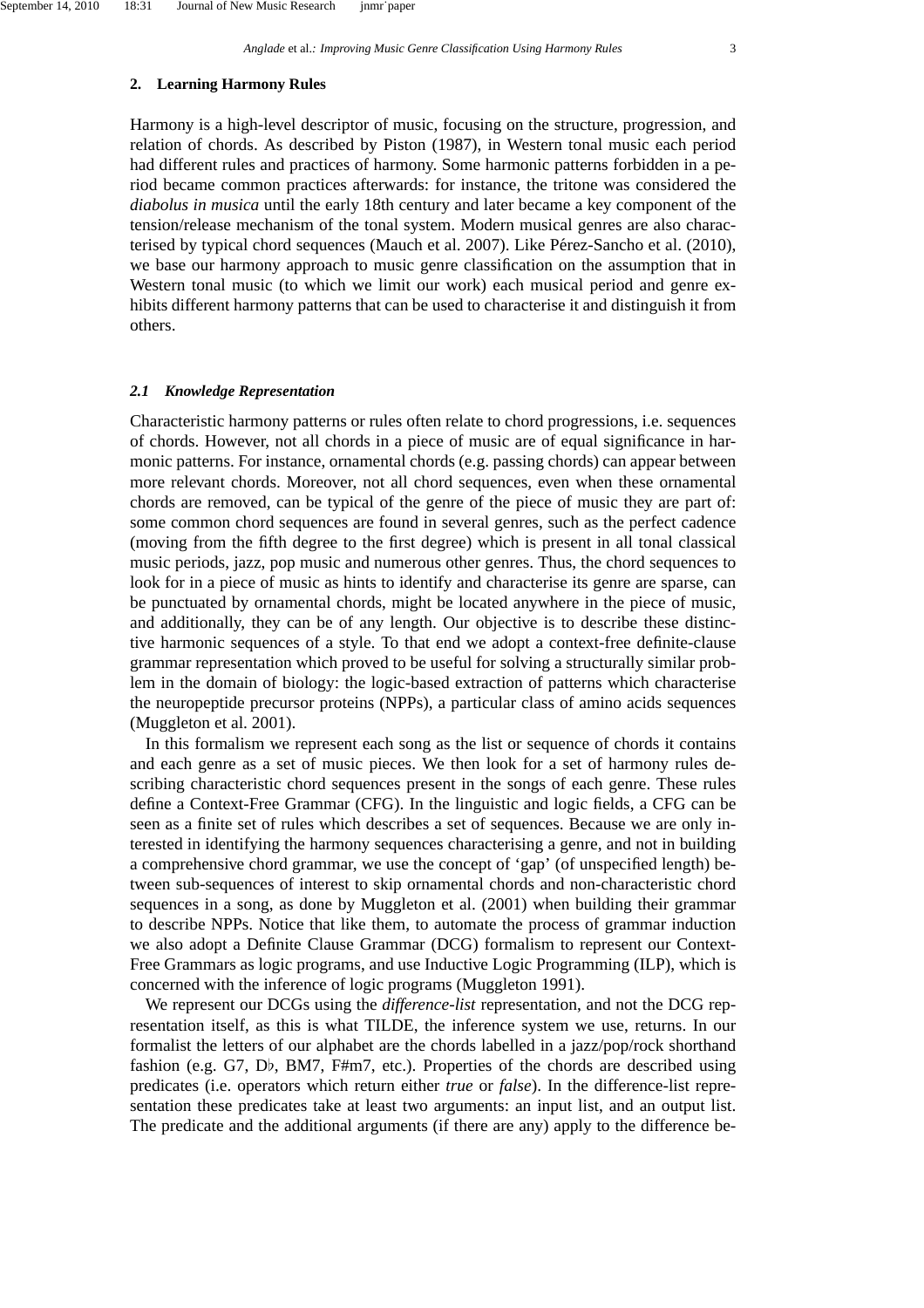

Figure 1.: A piece of music (i.e. list of chords) assumed to be in C major, and its Definite Clause Grammar (difference-list Prolog clausal) representation.

tween the input list and the output list (which could be one or several elements). For instance, degree(1,[cmaj7,bm,e7],[bm,e7],cmajor) says that in the key of C major (last argument,  $c$ ma jor) the chord Cmaj7 (difference between the input list [cmaj7, bm, e7] and the output list [bm, e7]) is on the tonic (or first degree, 1). Previous experiments showed that the chord properties leading to the best classification results with our context-free grammar formalism are degree and chord category (Anglade et al. 2009b). So the two predicates that can be used by the system for rule induction are defined in the background knowledge:

- degrees (position of the root note of each chord relative to the key) and chord categories (e.g. min, 7, maj7, dim, etc.) are identified using the degreeAndCategory/ $5^1$  predicate;
- $\bullet$  the gap/2 predicate matches any chord sequence of any length, allowing to skip uninteresting subsequences (not characterised by the grammar rules) and to handle large sequences for which otherwise we would need very large grammars.

Figure 1 illustrates how a piece of music, its chords and their properties are represented in our formalism.

## *2.2 Learning Algorithm*

To induce the harmony grammars we apply the ILP decision tree induction algorithm TILDE (Blockeel and De Raedt 1998). Each tree built by TILDE is an ordered set of rules which is a genre classification model (i.e. which can be used to classify any new unseen song represented as a list of chords) and describes the characteristic chord sequences of each genre in the form of a grammar. The system takes as learning data a set of triples

 $\frac{1}{n}$  at the end of a predicate represents its arity, i.e. the number of arguments it takes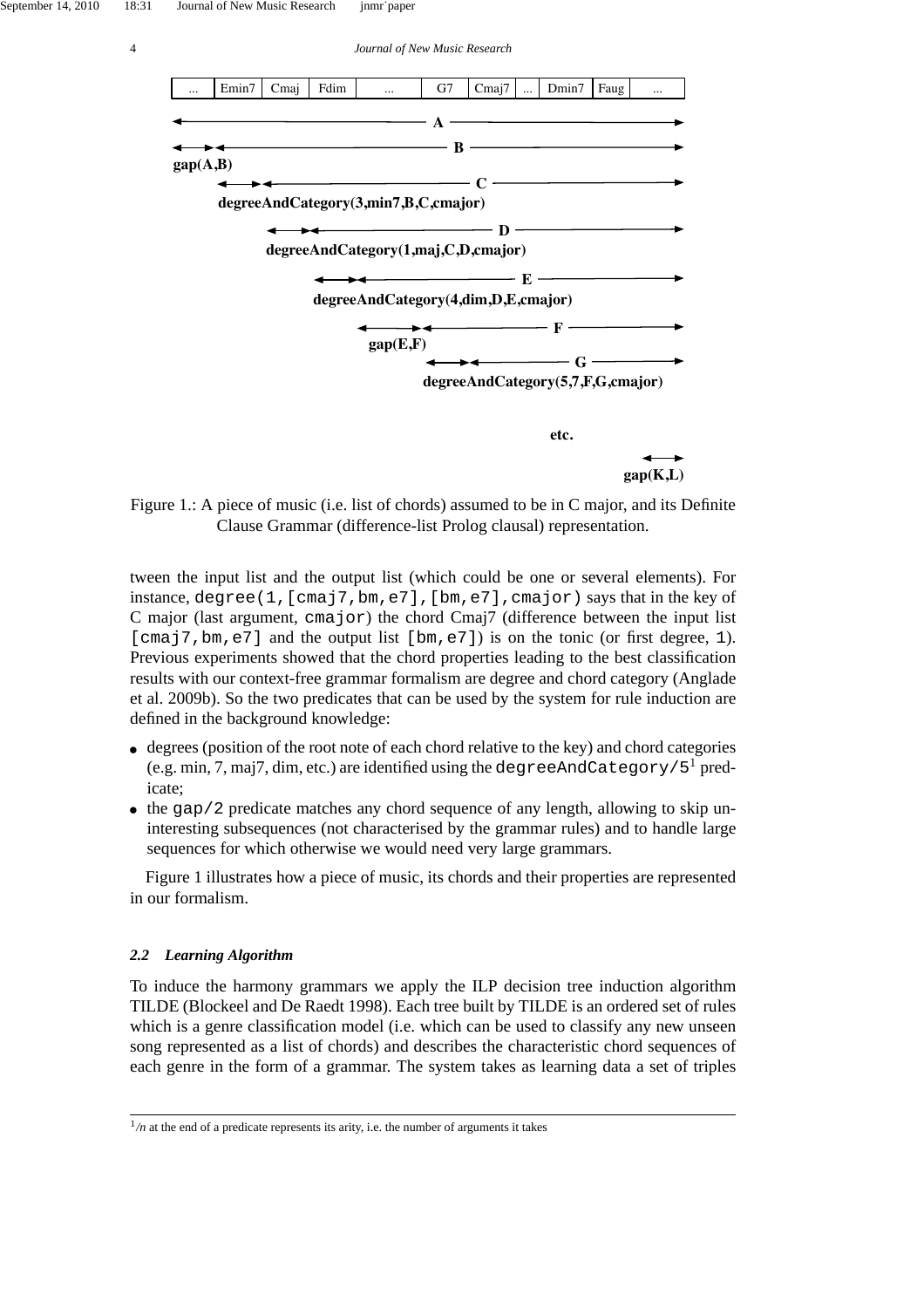$(chord\_sequence, tonality, genre), chord\_sequence being the full list of chords present$ in a song, tonality being the global tonality of this song and genre its genre.

TILDE is a first order logic extension of the C4.5 decision tree induction algorithm (Quinlan 1993). Like C4.5 it is a top-down decision tree induction algorithm. The difference is that at each node of the trees conjunctions of literals are tested instead of attributevalue pairs. At each step the test (i.e. conjunction of literals) resulting in the best split of the classification examples<sup>1</sup> is kept.

Notice that TILDE does not build sets of grammar rules for each class but first-order logic decision trees, i.e. ordered sets of rules (or Prolog programs). Each tree covers one classification problem (and not one class), so in our case rules describing harmony patterns of a given genre coexist with rules for other genres in the same tree (or set of rules). That is why the ordering of the rules we obtain with TILDE is an essential part of the classification: once a rule describing genre  $q$  is fired on an example  $e$  then  $e$  is classified as a song of genre  $g$  and the following rules in the grammar are not tested over  $e$ . Thus, the rules of a model can not be used independently from each other.

In the case of genre classification, the target predicate given to TILDE, i.e. the one we want to find rules for, is genre/4, where genre(g,A,B,Key) means the song A (represented as its full list of chords) in the tonality Key belongs to genre g. The output list B (always an empty list), is necessary to comply with the definite-clause grammar representation. We constrain the system to use at least two consecutive degreeAndCategory predicates between any two gap predicates. This guarantees that we are considering local chord sequences of at least length 2 (but also larger) in the songs.

Here is an example in Prolog notation of a grammar rule built by TILDE for classical music (extracted from an ordered set containing rules for several genres):

```
genre(classical,A,Z,Key) :-
gap(A,B), degreeAndCategory(2,7,B,C,Key),
degreeAndCategory(5,maj,C,D,Key),
gap(D,E), degreeAndCategory(1,maj,E,F,Key),
degreeAndCategory(5,7,F,G,Key), gap(G,Z).
```
Which can be translated as : *"Some classical music pieces contain a dominant 7th chord on the supertonic (II) followed by a major chord on the dominant, later (but not necessarily directly) followed by a major chord on the tonic followed by a dominant 7th chord on the dominant"*.

Or: *"Some classical music pieces can be modelled as: ... II7 - V ... I - V7 ..."*.

Thus, complex rules combining several local patterns (of any length greater than or equal to 2) separated by gaps can be constructed with this formalism.

Finally, instead of using only one tree to handle each classification problem we construct a *random forest*, containing several trees. A random forest is an ensemble classifier whose classification output is the mode (or majority vote) of the outputs of the individual trees it contains which often leads to improved classification accuracy (Breiman 2001). Like in propositional learning, the trees of a first-order random forest are built using training sub-datasets randomly selected (with replacement) from the classification training set and no pruning is applied to the trees. However, when building each node of each tree in a first-order random forest, a random subset of the possible query refinements is considered (this is called query sampling), and not a random subset of the attributes as when building propositional random forests (Assche et al. 2006).

 $<sup>1</sup>$ As explained in (Blockeel and De Raedt 1998) "the best split means that the subsets that are obtained are as homogeneous</sup> as possible with respect to the classes of the examples". By default TILDE uses the information gain-ratio criterion (Quinlan 1993) to determine the best split.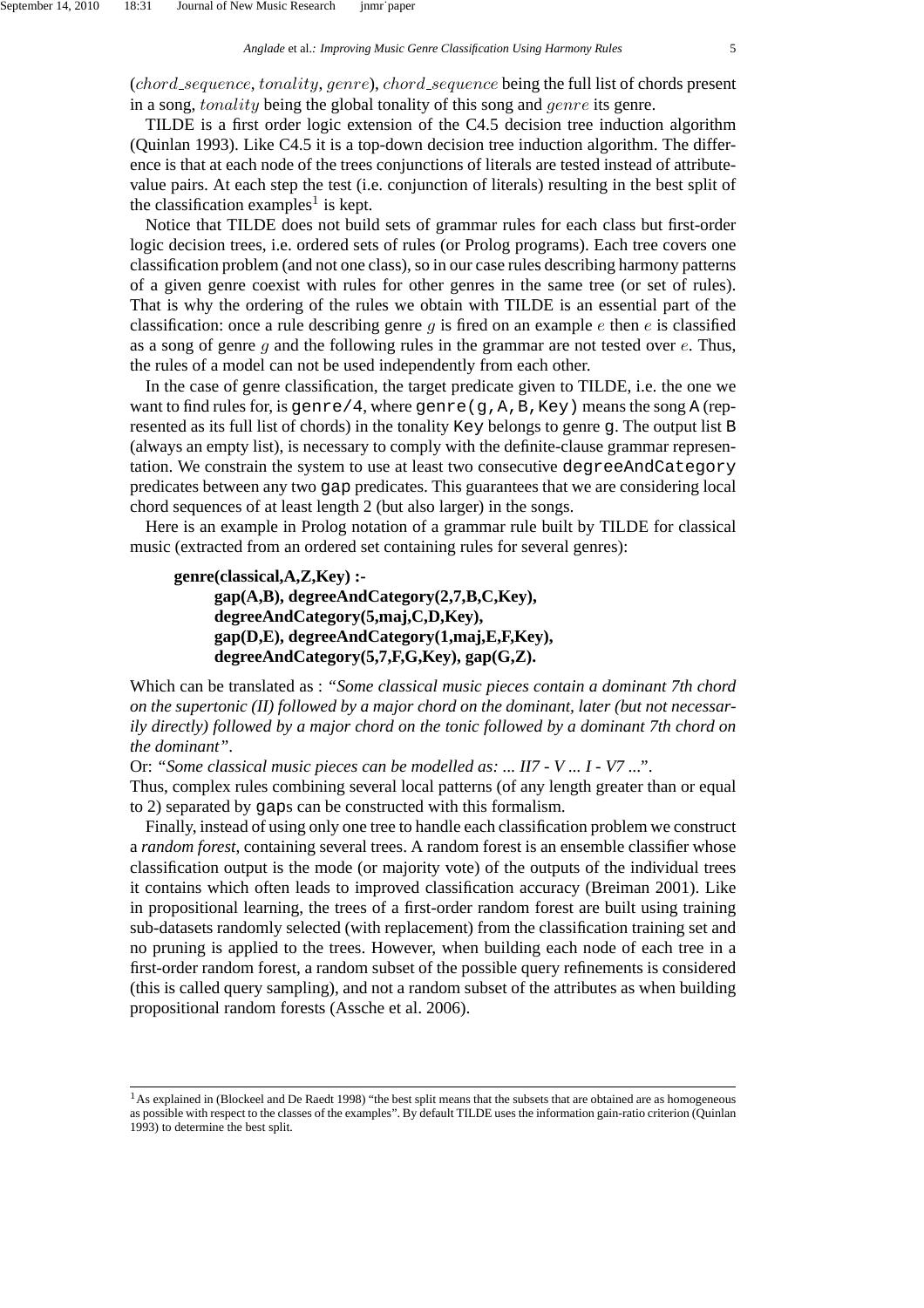## *2.3 Training Data*

The dataset used to train our harmony-based genre classifier has been collected, annotated and kindly provided by the Pattern Recognition and Artificial Intelligence Group of the University of Alicante, and has been referred to as the *Perez-9-genres* Corpus (Pérez-Sancho 2009). It consists of a collection of 856 Band in a Box<sup>2</sup> files (i.e. symbolic files containing chords) from which audio files have been synthesised, and covers three genres: popular, jazz, and classical music. The Popular music set contains pop (100 files), blues (84 files), and celtic music (99 files); jazz consists of a pre-bop class (178 files) grouping swing, early, and Broadway tunes, bop standards (94 files), and bossanovas (66 files); and classical music consists of Baroque (56 files), Classical (50 files) and Romantic Period music (129 files). All the categories have been defined by music experts, who have also collaborated in the task of assigning meta-data tags to the files and rejecting outliers.

In the merging experiments, involving both our harmony-based classifier and a timbrebased classifier, we use two datasets containing the following three genres: classical, jazz/blues and rock/pop (cf. Section 4.1). Since these classes differ from the ones present in the *Perez-9-genres* Corpus, we re-organise the latter into the following three classes, in order to train our harmony-based classifier on classes that match the testing datasets classes: classical (the full classical dataset from the *Perez-9-genres* Corpus, i.e. all the files from its 3 sub-classes), jazz/blues (a class grouping the blues and the 3 jazz subgenres from the *Perez-9-genres* Corpus) and pop (containing only the pop sub-class of the popular dataset from the *Perez-9-genres* Corpus). Thus we do not use the celtic subgenre.

## *2.4 Chord Transcription Algorithm*

To extract the chords from the synthesised audio dataset, but also from the raw audio files on which we want to apply the harmony-based classifier, an automatic chord transcription algorithm is needed. We use an existing automatic chord labelling method, which can be broken down into two main steps: generation of a beat-synchronous chromagram and an additional beat-synchronous bass chromagram, and an inference step using a musically motivated dynamic Bayesian network (DBN). The following paragraphs provide an outline of these two steps. Please refer to (Mauch 2010, Chapters 4 and 5) for details.

The chroma features are obtained using a prior approximate note transcription based on the non-negative least squares method (NNLS). We first calculate a log-frequency spectrogram (similar to a constant-Q transform), with a resolution of three bins per semitone. As is frequently done in chord- and key- estimation (e.g. Harte and Sandler), we adjust this spectrogram to compensate for differences in the tuning pitch. The tuning is estimated from the relative magnitude of the three bin classes. Using this estimate, the log-frequency spectrogram is updated by linear interpolation to ensure that the centre bin of every note corresponds to the fundamental frequency of that note in equal temperament. The spectrogram is then updated again to attenuate broadband noise and timbre. To determine note activation values we assume a linear generative model in which every frame Y of the log-frequency spectrogram can be expressed approximately as the linear combination  $Y \approx Ex$  of note profiles in the columns of a dictionary matrix E, multiplied by the activation vector x. Finding the note activation vector that approximates  $Y$  best in the leastsquares sense subject to  $x \geq 0$  is called the non-negative least squares problem (NNLS). We choose a semitone-spaced note dictionary with exponentially declining partials, and use the NNLS algorithm proposed by Lawson and Hanson (Lawson and Hanson 1974) to solve the problem and obtain a unique activation vector. For treble and bass chroma mapping we choose different profiles: the bass profile emphasises the low tone range, and the

 ${}^{2}$ http://www.pgmusic.com/products\_bb.htm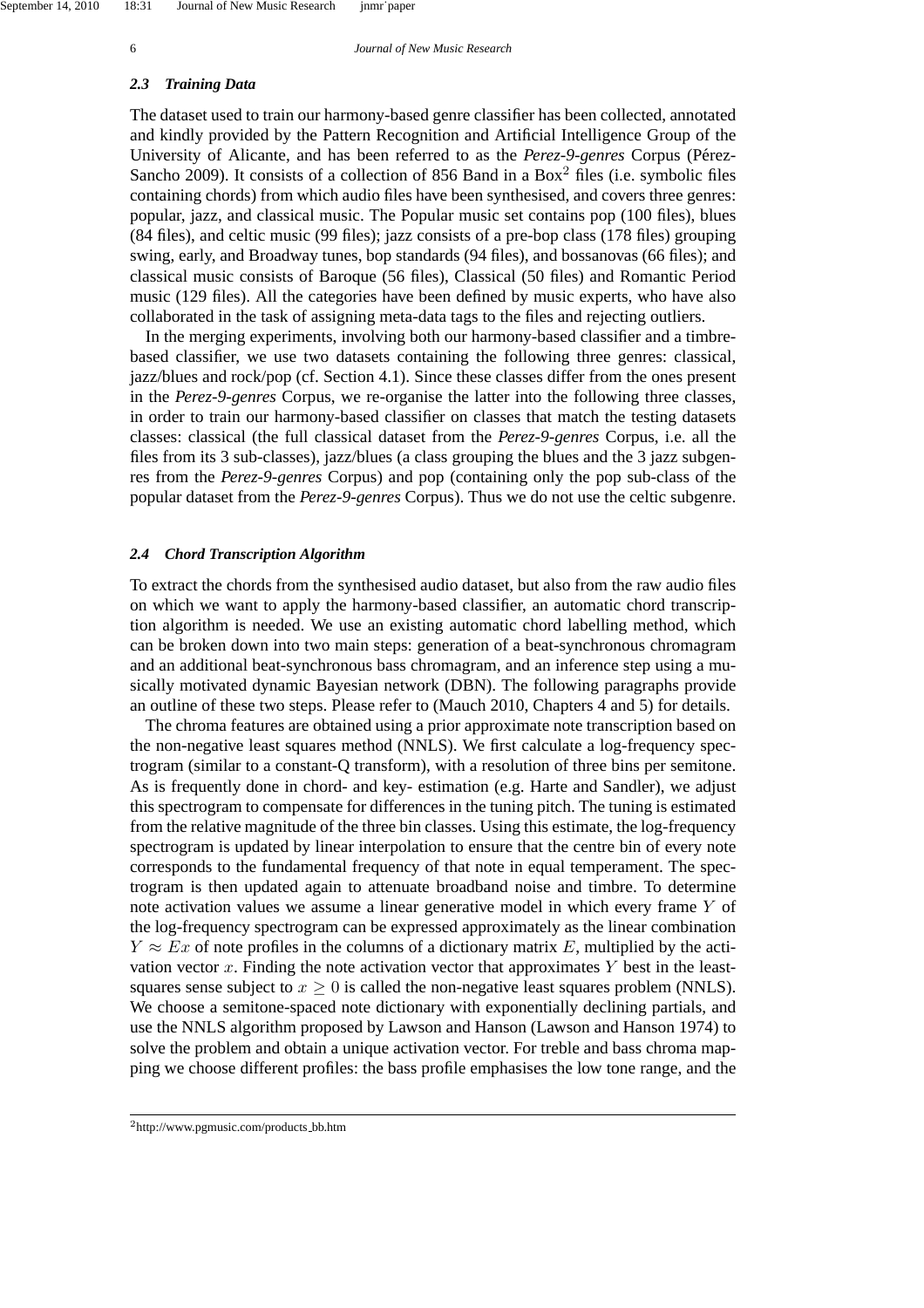treble profile encompasses the whole note spectrum, with an emphasis on the mid range. The weighted note activation vector is then mapped to the twelve pitch classes C,...,B by summing the values of the corresponding pitches. In order to obtain beat times we use an existing automatic beat-tracking method (Davies et al. 2009). A beat-synchronous chroma vector can then be calculated for each beat by taking the median (in the time direction) over all the chroma frames whose centres are situated between the same two consecutive beat times.

The two beat-synchronous chromagrams are now used as observations in the DBN, which is a graphical probabilistic model similar to a hierarchical hidden Markov model. Our DBN jointly models metric position, key, chords and bass pitch class, and parameters are set manually according to musical considerations. The most likely sequence of hidden states is inferred from the beat-synchronous chromagrams of the whole song using the  $BNT<sup>1</sup>$  implementation of the Viterbi algorithm (Rabiner 1989). The method detects the 24 major and minor keys and 121 chords in 11 different chord categories: major, minor, diminished, augmented, dominant 7th, minor 7th, major 7th, major 6th, and major chords in first and second inversion, and a 'no chord' type. The chord transcription algorithm correctly identifies 80% (correct overlap, Mauch 2010, Chapter 2) of the chords in the MIREX audio data.

To make sure training and testing datasets would contain the same chord categories we apply the following post-processing treatments to our symbolic, synthesised audio and real audio datasets:

- Since they are not used in the symbolic dataset, after any transcription of synthesised audio or real audio we replace the major chords in first and second inversion with major chords, and the sections with no chords are simply ignored.
- Before classification training on symbolic data, the extensive set of chord categories found in the Band in a Box dataset is reduced to eight categories: major, minor, diminished, augmented, dominant 7th, minor 7th, major 7th, major 6th. This reduction is done by mapping each category to the closest one in term of both number of intervals shared and musical function.

Note however that the synthesised audio datasets are generated from the original Band in a Box files, so the ones containing the full set of chord categories and not the ones reduced to eight chords.

• Finally, in all datasets, repeated chords are merged to a single instance of the chord.

### *2.5 Learning Results*

The performance of our harmony-based classifier was previously tested on both the full original symbolic *Perez-9-genres* Corpus, and automatic chord transcriptions of its synthesised version when using a single tree model (Anglade et al. 2009a,b), and not random forests as used here. For 3-way classification tasks, we reported a 5-fold cross-validation classification accuracy varying between 74% and 80% on the symbolic data, and between 58% and 72% on the synthesised audio data, when using the best parameters. We adopt the best minimal coverage of a leaf learned from these experiments: we constrain the system so that each leaf in each constructed tree covers at least five training examples. By setting this TILDE parameter to 5 we avoid any overfitting – as a smaller number of examples for each leaf means a larger number of rules and more specific rules – and in the same time it is still reasonable given the size of the dataset – a larger value would have been unrealistically too large for the system to learn any tree, or would have required a long computation time for each tree. We also set the number of trees in each random forest

<sup>1</sup>http://code.google.com/p/bnt/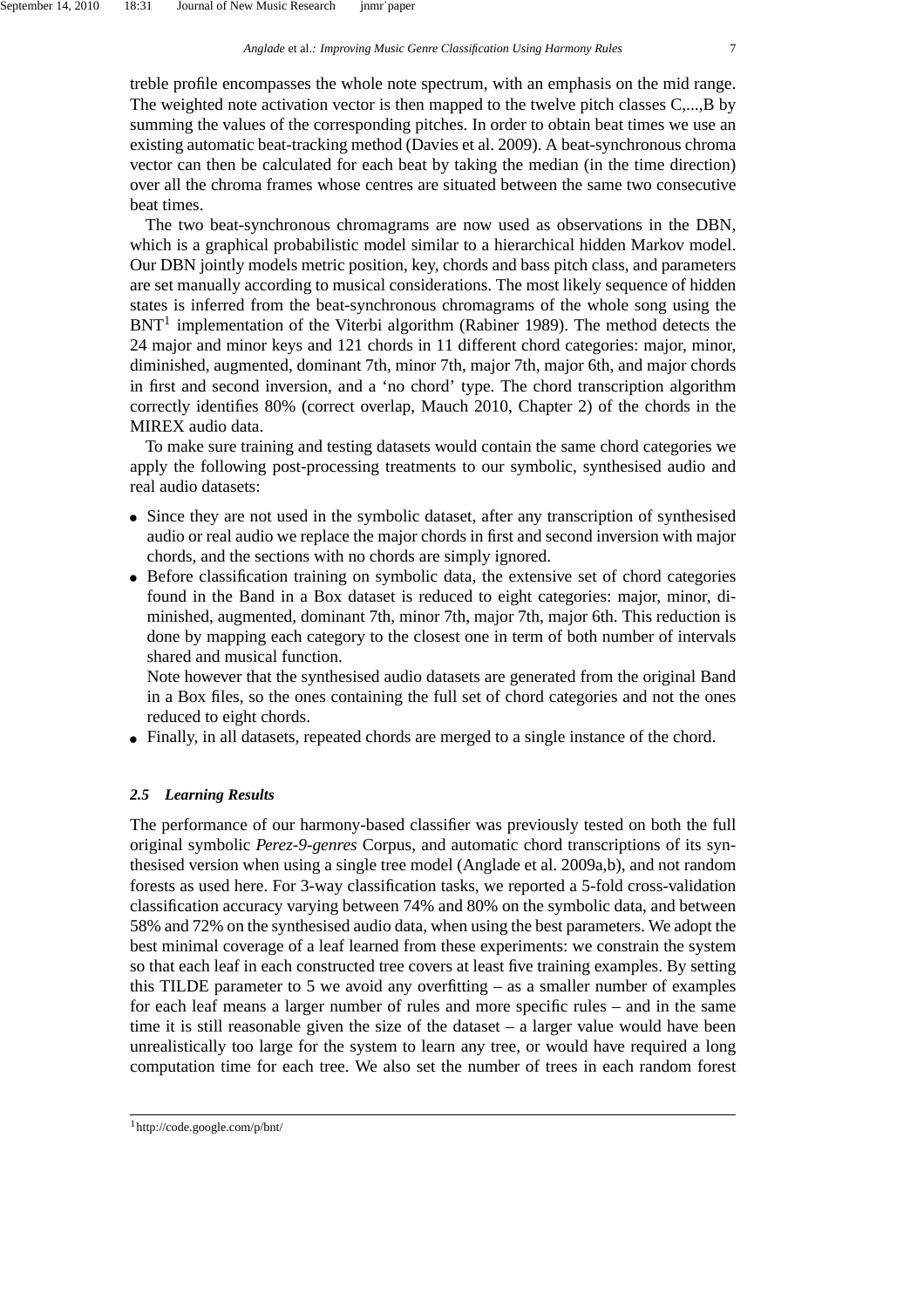to thirty, since preliminary experiments showed it was a reasonable compromise between rather short computation time and good classification results. Query sampling rate is set to 0.25.

We evaluate our random forest model using again 5-fold cross-validation and obtain 3 genre classification accuracies of 87.7% on the full symbolic *Perez-9-genres* Corpus, and 75.9 % on the full audio synthesised from MIDI *Perez-9-genres* Corpus. Notice that these results exceed those obtained with the naïve Bayes classifiers employed by Pérez-Sancho et al. in their experiments on the same dataset, and the symbolic results are comparable to those they obtain with their n-gram models.

We now simultaneously train our random forest classifier and estimate the best results it could obtain on clean and accurate transcriptions by performing a 5-fold cross-validation on the restricted and re-organised symbolic and synthesised audio dataset we created from the *Perez-9-genres* Corpus (cf. Section 2.3). The resulting confusion matrices<sup>1</sup> are given in Table 1 and Table 2. The columns correspond to the predicted music genres and the rows to the actual ones. The average accuracy is 84.8% for symbolic data, and 79.5% for the synthesised audio data, while the baseline classification accuracy is 55.6% and 58%, when attributing the most probable genre to all the songs. The classifiers detects the classical and jazz/blues classes very well but only correctly classifies a small number of pop songs. We believe that this is due to the shortage of pop songs in our training dataset, combined with the unbalanced number of examples in each class: the jazz set is twice as large as the classical set which in turn is twice as large as the pop set. Performance of these classifiers on real audio data will be presented in Section 4.2.

| Real/Predicted | classical | jazz/blues | pop | Total |
|----------------|-----------|------------|-----|-------|
| classical      | 218       | 15         |     | 234   |
| jazz/blues     | q         | 407        |     | 418   |
| pop            | 26        | 61         | 13  | 100   |
| Total          | 253       | 483        | 16  | 752   |

Table 1.: Confusion matrix (test results of the 5-fold cross-validation) for the harmony-based classifier applied on the classical-jazz/blues-pop restricted and re-organised version of the *Perez-9-genres* Corpus (symbolic dataset).

| Real/Predicted | classical | jazz/blues | pop | Total |
|----------------|-----------|------------|-----|-------|
| classical      | 181       | 20         |     | 202   |
| jazz/blues     | 34        | 373        |     | 408   |
| pop            | 31        | 57         |     | 93    |
| Total          | 246       | 450        |     | 703   |

Table 2.: Confusion matrix (test results of the 5-fold cross-validation) for the harmony-based classifier applied on the classical-jazz/blues-pop restricted and re-organised version of the *Perez-9-genres* Corpus (synthesised audio dataset).

<sup>1</sup>Note that the total numbers of pieces in the tables do not match the total number of pieces in the *Perez-9-genres* Corpus:

<sup>•</sup> 5 files in the symbolic dataset have "twins": i.e. different music pieces with different names which can be represented by the exact same list of chords. These twins are treated as duplicates by TILDE, which automatically removes duplicate files before training, and are thus not counted in the total number of pieces.

<sup>•</sup> A few files from the *Perez-9-genres* Corpus were not used in the synthesised audio dataset as they were unusually long files resulting in large memory allocations and long computation times when performing chord transcription.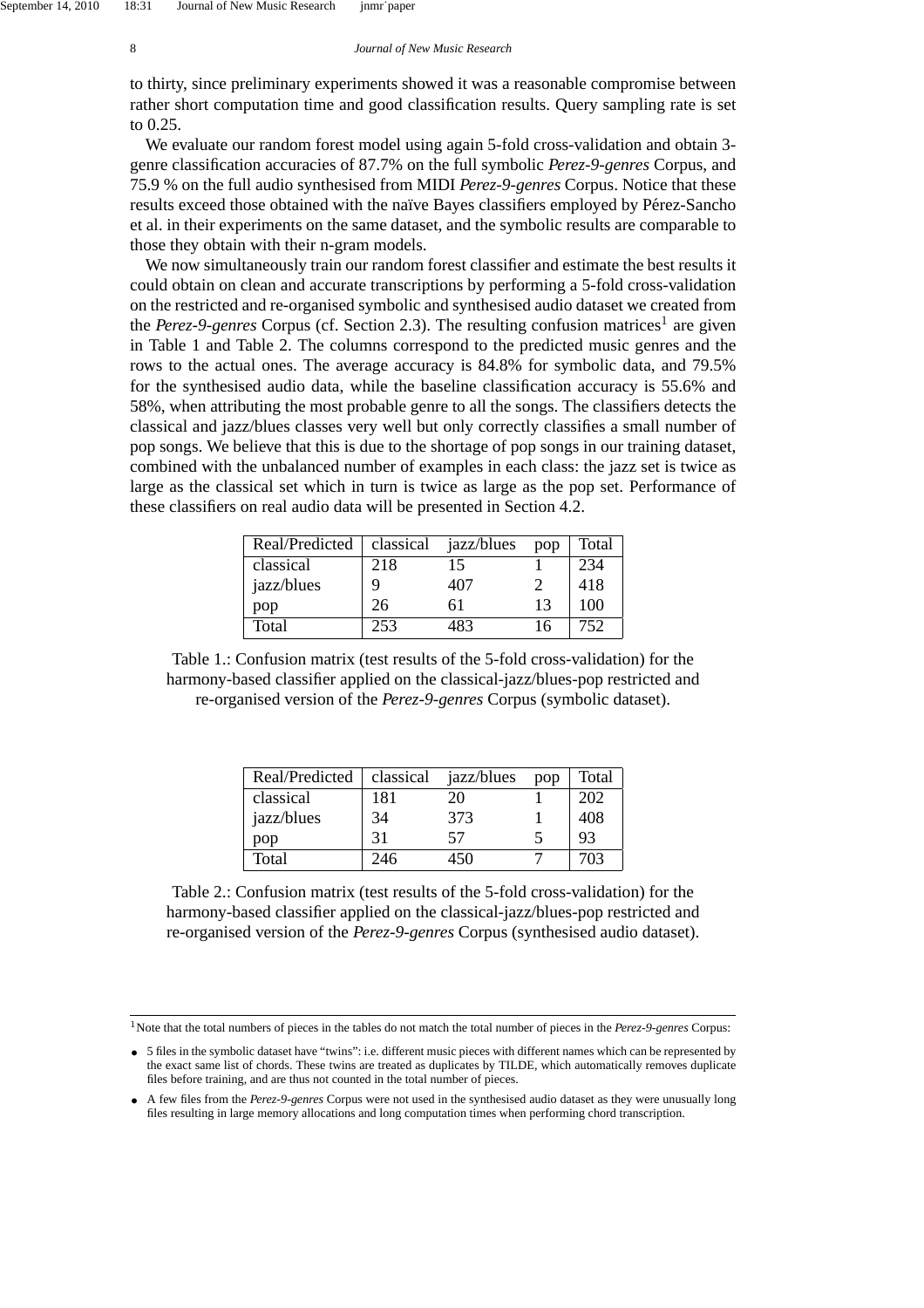| <b>Feature</b>                              | $#$ Values per segment |
|---------------------------------------------|------------------------|
| Short-Time Energy (STE)                     | $1 \times 4 = 4$       |
| Spectrum Centroid (SC)                      | $1 \times 4 = 4$       |
| Spectrum Rolloff Frequency (SRF)            | $1 \times 4 = 4$       |
| Spectrum Spread (SS)                        | $1 \times 4 = 4$       |
| <b>Spectrum Flatness (SF)</b>               | $4 \times 4 = 16$      |
| Mel-frequency Cepstral Coefficients (MFCCs) | $24 \times 4 = 96$     |
| Spectral Difference (SD)                    | $1 \times 4 = 4$       |
| Bandwidth (BW)                              | $1 \times 4 = 4$       |
| Auto-Correlation (AC)                       | 13                     |
| Temporal Centroid (TC)                      | $\mathbf{1}$           |
| Zero-Crossing Rate (ZCR)                    | $1 \times 4 = 4$       |
| Phase Deviation (PD)                        | $1 \times 4 = 4$       |
| Fundamental Frequency (FF)                  | $1 \times 4 = 4$       |
| Pitch Histogram (PH)                        | $1 \times 4 = 4$       |
| Rhythmic Periodicity (RP)                   | $1 \times 4 = 4$       |
| Total Loudness (TL)                         | $1 \times 4 = 4$       |
| Specific Loudness Sensation (SONE)          | $8 \times 4 = 32$      |
| <b>Total number of features</b>             | 206                    |

*Anglade* et al.*: Improving Music Genre Classification Using Harmony Rules* 9

Table 3.: Extracted Features

## **3. Combining Audio and Harmony-based Classifiers**

In this section, a standard state-of-the-art classification system employed for genre classification experiments is described. The extracted features are listed in Section 3.1, the feature selection procedure is described in Section 3.2 and finally the fusion procedure is explained and the employed machine learning classifiers are presented in Section 3.3.

### *3.1 Feature Extraction*

In feature extraction, a vector set of numerical representations, that is able to accurately describe aspects of an audio recording, is computed (Tzanetakis and Cook 2002). Extracting features is the first step in pattern recognition systems, since any classifier can be applied afterwards. In most genre classification experiments the extracted features belong to 3 categories: timbre, rhythm, and melody (Scaringella et al. 2006). For our experiments, the feature set proposed in (Benetos and Kotropoulos 2010) was employed, which contains timbral descriptors such as energy and spectral features, as well as pitch-based and rhythmic features, thus being able to accurately describe the audio signal. The complete list of extracted features can be found in Table 3.

The feature related to the audio signal energy is the STE. Spectral descriptors of the signal are the SC, SRF, SS, SF, MFCCs, SD (also called spectral flux), and BW. Temporal descriptors include the AC, TC, ZCR, and PD. As far as pitch-based features are concerned, the FF feature is computed using maximum likelihood harmonic matching, while the PH describes the amplitude of the maximum peak of the folded histogram (Tzanetakis et al. 2003). The RP feature was proposed in (Pampalk et al. 2004). Finally, the TL feature and the SONE coefficients are perceptual descriptors which are based on auditory modeling.

All in all, 206 feature values are extracted for each sound recording. For the computation of the feature vectors, the descriptors are computed on a frame basis and their statistical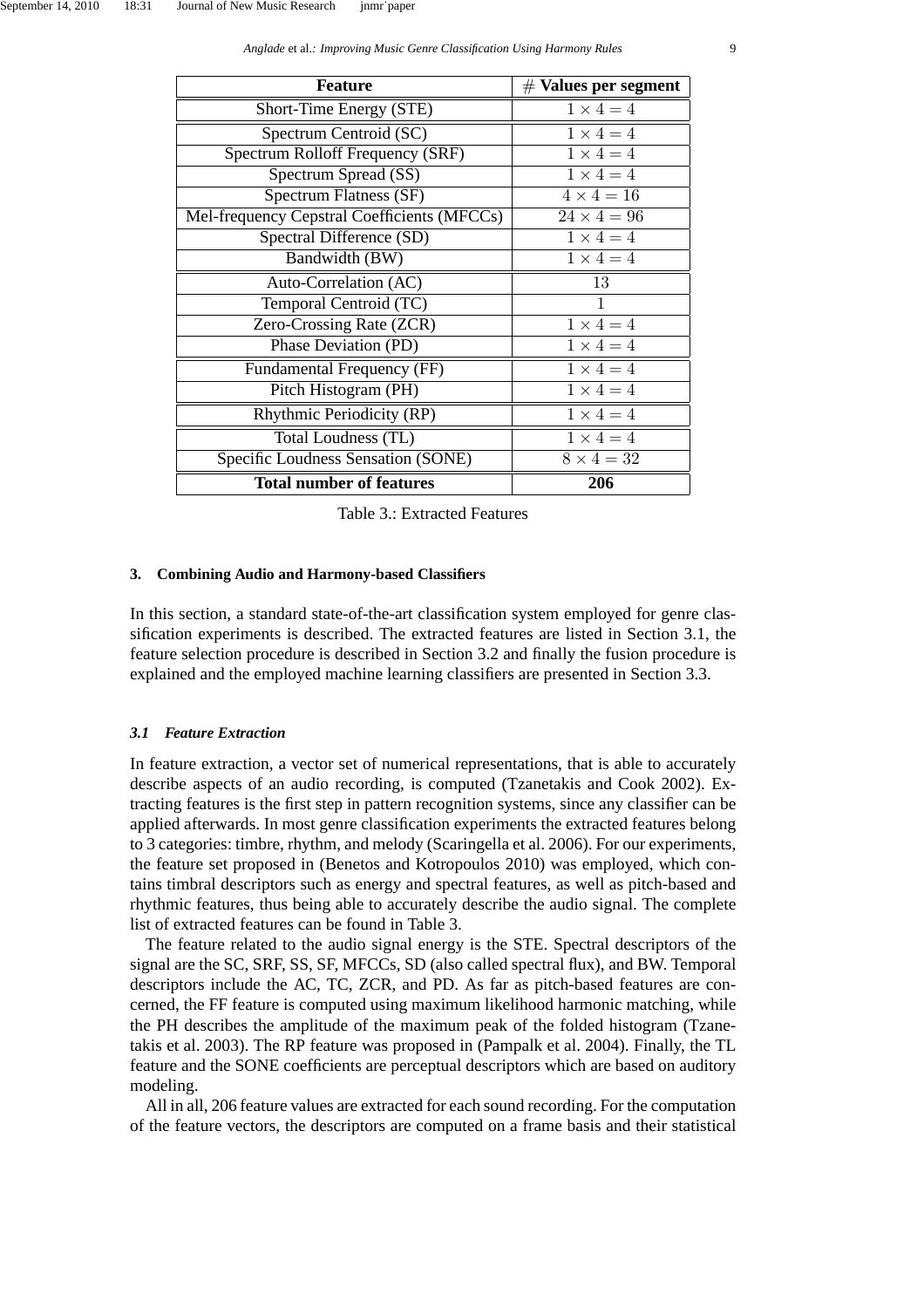10 *Journal of New Music Research*

| No.            | <b>Selected Feature</b>                      |
|----------------|----------------------------------------------|
| 1              | Variance of 1st order difference of 7th SONE |
| 2              | Variance of BW                               |
| $\overline{3}$ | Mean of SD                                   |
| 4              | Variance of PH                               |
| 5              | Mean of 7th MFCC                             |
| 6              | Variance of 5th MFCC                         |
| 7              | Mean of SS                                   |
| 8              | Variance of 1st order difference of 9th MFCC |
| 9              | Variance of FF                               |
| 10             | Variance of 1st order difference of 1st SONE |

Table 4.: The subset of 10 selected features.

measures are employed in order to result in a compact representation of the signal characteristics. To be specific, their mean and variance are computed along with the mean and variance of the first-order frame-based feature differences over a 1 sec texture window. The same texture window size was used for genre classification experiments in (Tzanetakis and Cook 2002). Afterwards, the computed values are averaged for all the segments of the recording, thus explaining the factor 4 appearing in Table 3. This is applied for all extracted features apart from the AC values and the TC, which are computed for the whole duration of the recording. In addition, it should be noted that for the MFCCs, 24 coefficients are computed over a 10 msec frame (which is a common setting for audio processing applications), while 8 SONE coefficients are computed over the same duration – which is one of the recommended settings in (Pampalk et al. 2004).

### *3.2 Feature Selection*

Although the extracted 206 features are able to capture many aspects of the audio signal, it is advantageous to reduce the number of features through a feature selection procedure in order to remove any feature correlations and to maximize classification accuracy in the presence of relatively few samples (Scaringella et al. 2006). One additional motivation behind feature selection is the need to avoid the so-called curse of dimensionality phenomenon (Burred and Lerch 2003).

In this work, the selected feature subset is chosen as to maximize the inter/intra class ratio (Fukunaga 1990). The aim of this feature selection mechanism is to select a set of features that maximizes the sample variance between different classes and minimizes the variance for data belonging to the same class, thus leading to classification improvement. The branch-and-bound search strategy is employed for complexity reduction purposes, being also able to provide the optimal feature subset. In the search strategy, a tree-based structure containing the possible feature subsets is traversed using depth-first search with backtracking (van der Hedjen et al. 2004).

For our experiments, several feature subsets were created, containing  $\Theta =$  $\{10, 20, \ldots, 100\}$  features. In Table 4, the subset for 10 selected features is listed, where it can be seen that the MFCCs and the SONE coefficients appear to be discriminative features.

### *3.3 Classification System*

Figure 2 represents the steps that are performed to build our genre classification system. The proposed classifier combines the extracted and selected features presented in Sections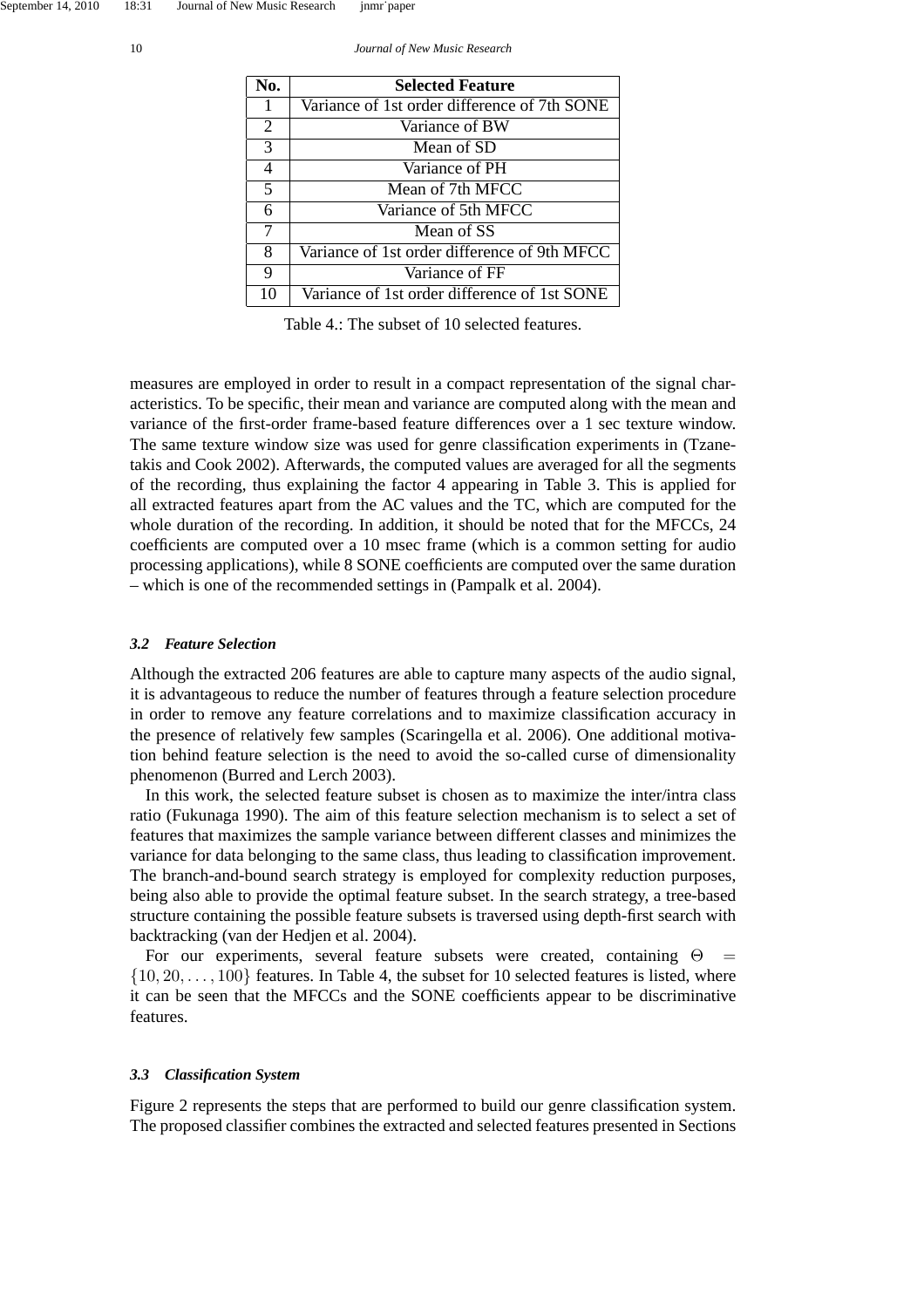

Figure 2.: Block diagram of the genre classifier

3.1 and 3.2 with the output of the harmony-based classifier described in Section 2. Considering the extracted feature vector for a single recording as  $\bf{v}$  (with length  $\Theta$ ) and the respective output of the harmony-based classifier as  $r = 1, \ldots, C$ , where C is the number of genre classes, a combined feature vector is created in the form of  $\mathbf{v}' = [\mathbf{v} \; r]$ . Thus, the output of the harmony-based classifier is treated as an additional feature used, along with the extracted and selected audio features, as an input to the learning phase of the overall genre classifier.

Two machine learning classifiers were employed for the genre classification experiments, namely multilayer perceptrons (MLPs) and support vector machines (SVMs). For the MLPs, a 3-layered perceptron with the logistic activation function was utilized, while training was performed with the back-propagation algorithm for learning rate equal to 0.3, 500 training epochs, and momentum equal to 0.1. A multi-class SVM classifier with a 2nd order polynomial kernel with unit bias/offset was also used (Schölkopf et al. 1999). The experiments with the aforementioned classifiers were conducted on the training matrix  $\overrightarrow{V} = [\mathbf{v}'_1 \ \mathbf{v}'_2 \ \cdots \ \mathbf{v}'_{M}],$  where M is the number of training samples.

### **4. Experiments**

#### *4.1 Datasets*

Two commonly used datasets in the literature were employed for genre classification experiments. Firstly, the GTZAN database was used, which contains 1000 audio recordings distributed across 10 music genres, with 100 recordings collected for each genre (Tzanetakis and Cook 2002). From the 10 genre classes, 3 were selected for the experiments, namely the classical, jazz, and pop classes. All recordings are mono channel, are sampled at 22.05 kHz rate and have a duration of approximately 30 sec.

The second dataset that was used was created for the ISMIR 2004 Genre Classification Contest (ISMIR 2004). It covers 7 genre classes, from which 3 were used: classical, jazz/blues, and pop/rock. The classical class contains 319 recordings, the jazz/blues class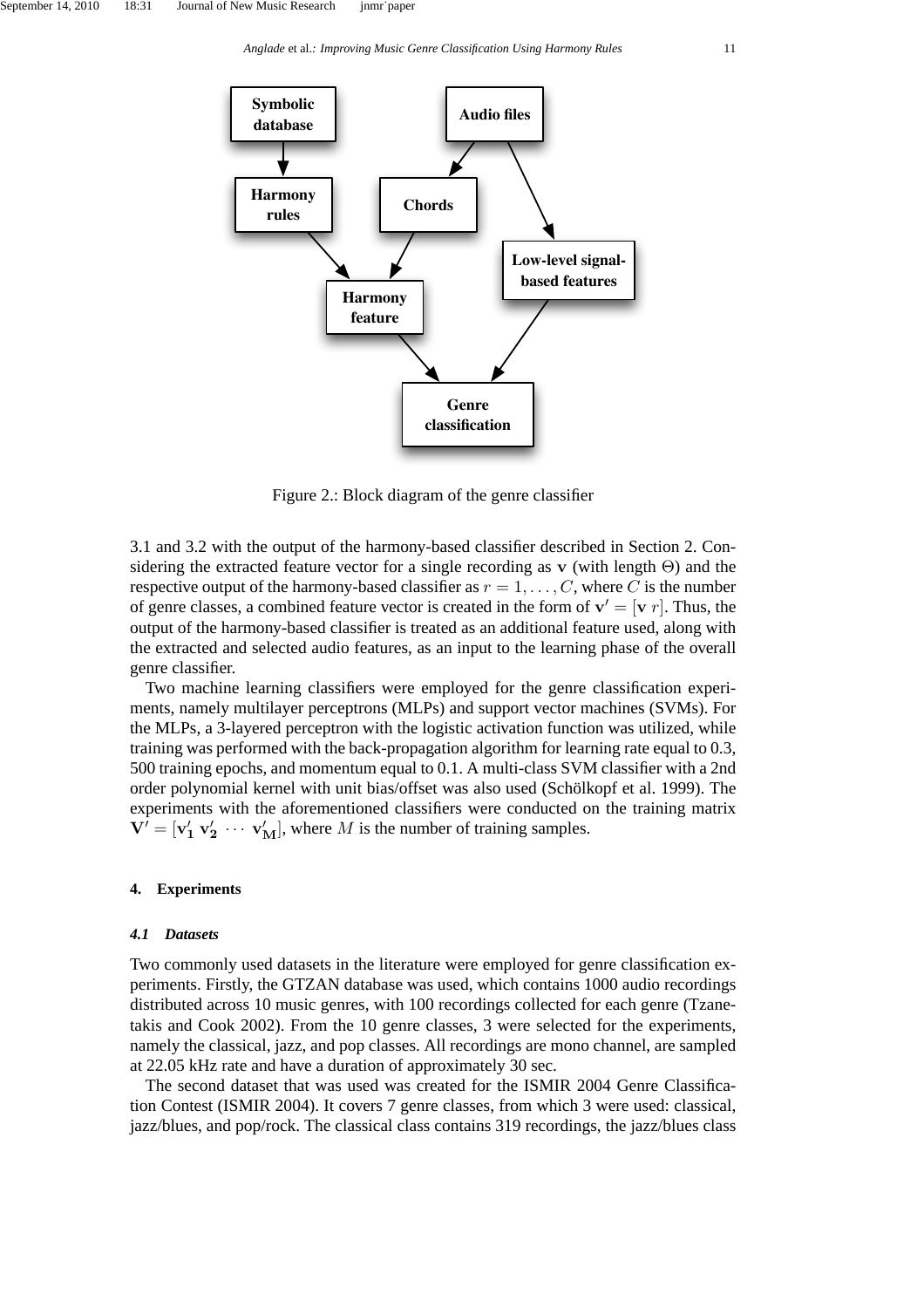26, and the pop/rock class 102. The duration of the recordings is not constant, ranging from 19 seconds to 14 minutes. The recordings were sampled at 22kHz rate and were converted from stereo to mono.

### *4.2 Results*

First the harmony-based classifier (trained on both the re-organised symbolic and synthesised audio *Perez-9-genres* datasets) was tested on these two audio datasets. The results are shown in Table 5. For the GTZAN dataset, the classification accuracy using the harmonybased classifier is 41.67% (symbolic training) and 44.67% (synthesised audio training), while for the ISMIR04 dataset it is 57.49% (symbolic training) and 59.28% (synthesised audio training). Even though the classifier trained on synthesised audio data obtained worse results than the one trained on symbolic data when performing cross-validation on the *Perez-9-genres* datasets, the opposite trend is observed here when tested on the two real audio datasets. We believe the symbolic model does not perform as well on audio data because it assumes that the chord progressions are perfectly transcribed, which is not the case. The synthesised audio model on the other hand does account for this noise in transcription (and includes it in its grammar rules). Given these results we will use the classifier trained on synthesised audio data in the experiments merging the harmony-based and the audio feature based classifiers.

| Real/Predicted |           | classical |      | jazz       | pop      | Total |       |
|----------------|-----------|-----------|------|------------|----------|-------|-------|
| classical      |           | 38        |      | 47         | 15       | 100   |       |
| jazz           |           | 19        |      | 72         | 9        | 100   |       |
| pop            |           | 24        |      | 61         | 15       | 100   |       |
| Total          |           | 81        |      | 180        | 39       | 300   |       |
|                |           |           | (a)  |            |          |       |       |
| Real/Predicted | classical |           | jazz | pop        | Total    |       |       |
| classical      |           | 59        |      | 39         | 2        | 100   |       |
| jazz           |           | 21        |      | 70         | 9        | 100   |       |
| pop            |           | 22        |      | 73         | 5        | 100   |       |
| Total          |           | 102       |      | 182        | 16       | 300   |       |
|                |           |           | (b)  |            |          |       |       |
| Real/Predicted |           | classical |      | jazz/blues | pop/rock |       | Total |
| classical      | 207       |           | 34   |            | 78       |       | 319   |

| roan Froarcea | <u>uwww.u</u> | $\mu$ LL $\sigma$ | $p \vee p \vee p \vee q$ | 10u |  |  |
|---------------|---------------|-------------------|--------------------------|-----|--|--|
| classical     | 207           | 34                | 78                       | 319 |  |  |
| jazz/blues    |               | 10                |                          | 26  |  |  |
| pop/rock      |               | 15                | 40                       | 102 |  |  |
| Total         | 262           | 59                | 26                       |     |  |  |
| (c            |               |                   |                          |     |  |  |

| Real/Predicted | classical | jazz/blues | pop/rock | Total |  |  |
|----------------|-----------|------------|----------|-------|--|--|
| classical      | 233       | 61         | 25       | 319   |  |  |
| jazz/blues     |           | 16         |          | 26    |  |  |
| pop/rock       | 27        | 59         | 16       | 102   |  |  |
| Total          | 269       | 136        | 42       | 447   |  |  |
| IП             |           |            |          |       |  |  |

Table 5.: Confusion matrices for the harmony-based classifier trained on: (a) symbolic data and applied on the GTZAN dataset, (b) synthesised audio data and applied on the GTZAN dataset, (c) symbolic data and applied on the ISMIR04 dataset, (d) synthesised audio data and applied on the ISMIR04 dataset.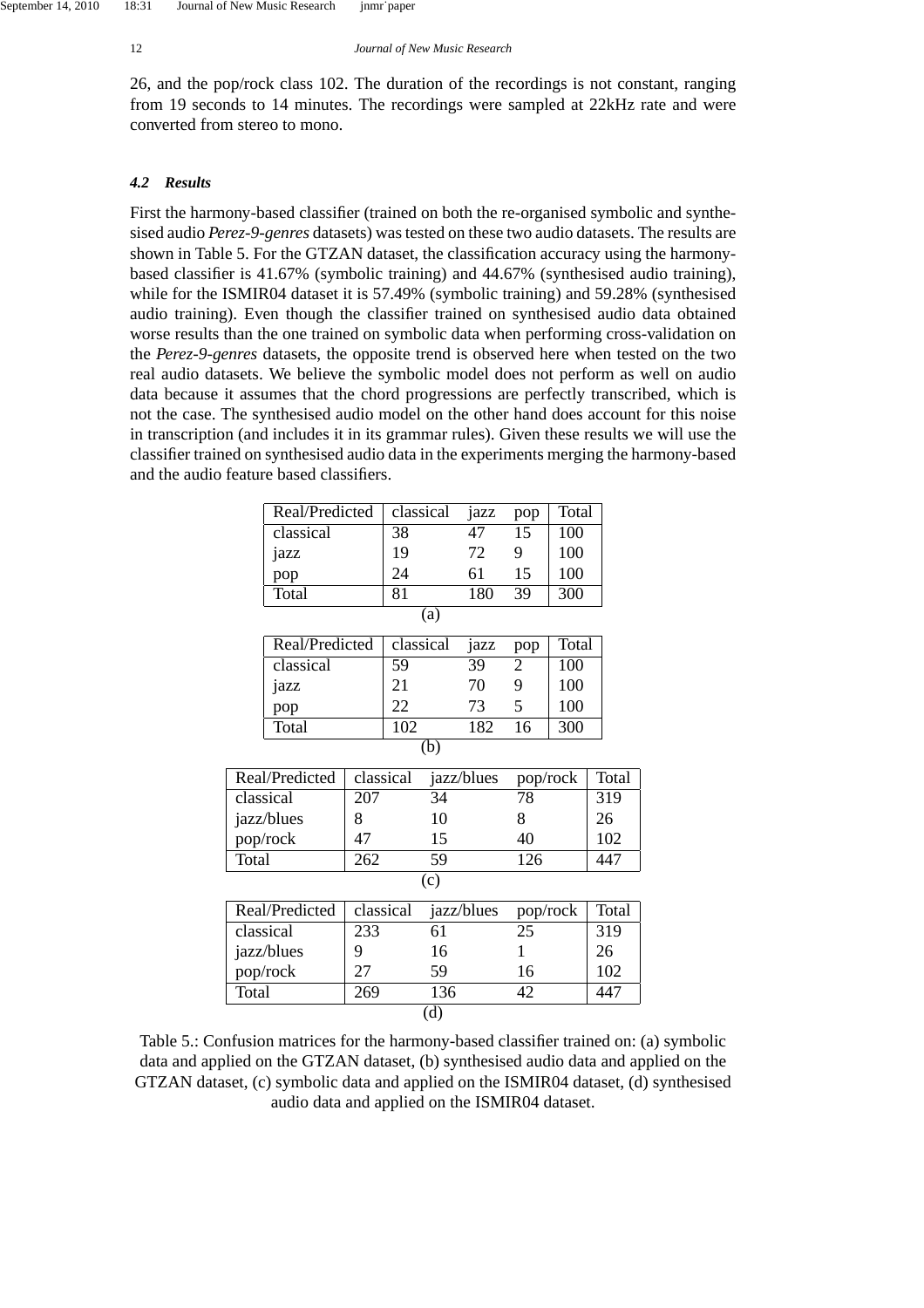*Anglade* et al.*: Improving Music Genre Classification Using Harmony Rules* 13



Figure 3.: Classification accuracy for the GTZAN dataset using various feature subsets.

Then experiments using the SVM and MLP classifiers with 5x5-fold cross-validation were performed using the original extracted audio feature vector v which does not include the output of the harmony-based classifier. First these classifiers were tested on the synthesised *Perez-9-genres* Corpus which is described in Section 2.3. The full set of 206 audio features was employed for classification. For the SVM, classification accuracy is 95.56%, while for the MLP classifier, the classification accuracy is 95.67%. While classification performance appears to be very high compared to the harmony-based classifier for the same data, it should be stressed that the *Perez-9-genres* dataset consists of synthesised MIDI files, making the dataset unsuitable for audio processing-based experiments. This happens because these files use different sets of synthesised instruments for each of the 3 genres, which produce unrealistic results when a timbral feature-based classifier is employed.

Finally, experiments comparing results of the SVM and MLP classifiers with and without the output of the harmony-based classifier (trained on synthesised audio data) were performed with the various feature subsets on the SVM and MLP classifiers using 5x5 fold cross-validation. The average accuracy achieved by the classifiers using 5x5-fold cross-validation for the various feature subset sizes using the GTZAN dataset is shown in Figure 3, while the average accuracy for the ISMIR04 dataset is shown in Figure 4. In Table 6 the best accuracy achieved for the various feature subsets and classifiers is presented. The SVM-H and MLP-H classifiers stand for the standard feature set v (without harmony), while the SVM+H and MLP+H classifiers stand for the feature set  $\mathbf{v}'$  (with harmony).

For the GTZAN dataset, the highest classification accuracy is achieved by the SVM+H classifier using the 50 features subset, reaching 91.13% accuracy. The MLP classifiers seem to fall behind the SVM classifiers for the various feature subsets, apart from the subsets containing 70, 80, or 90 features. For the ISMIR04 dataset, the highest accuracy is also achieved by the SVM+H classifier, reaching 95.30% classification accuracy, for the 80 features subset. The SVM-H classifier reaches 93.77% rate for the same subset. In most cases, the SVM+H and MLP+H classifiers display increased classification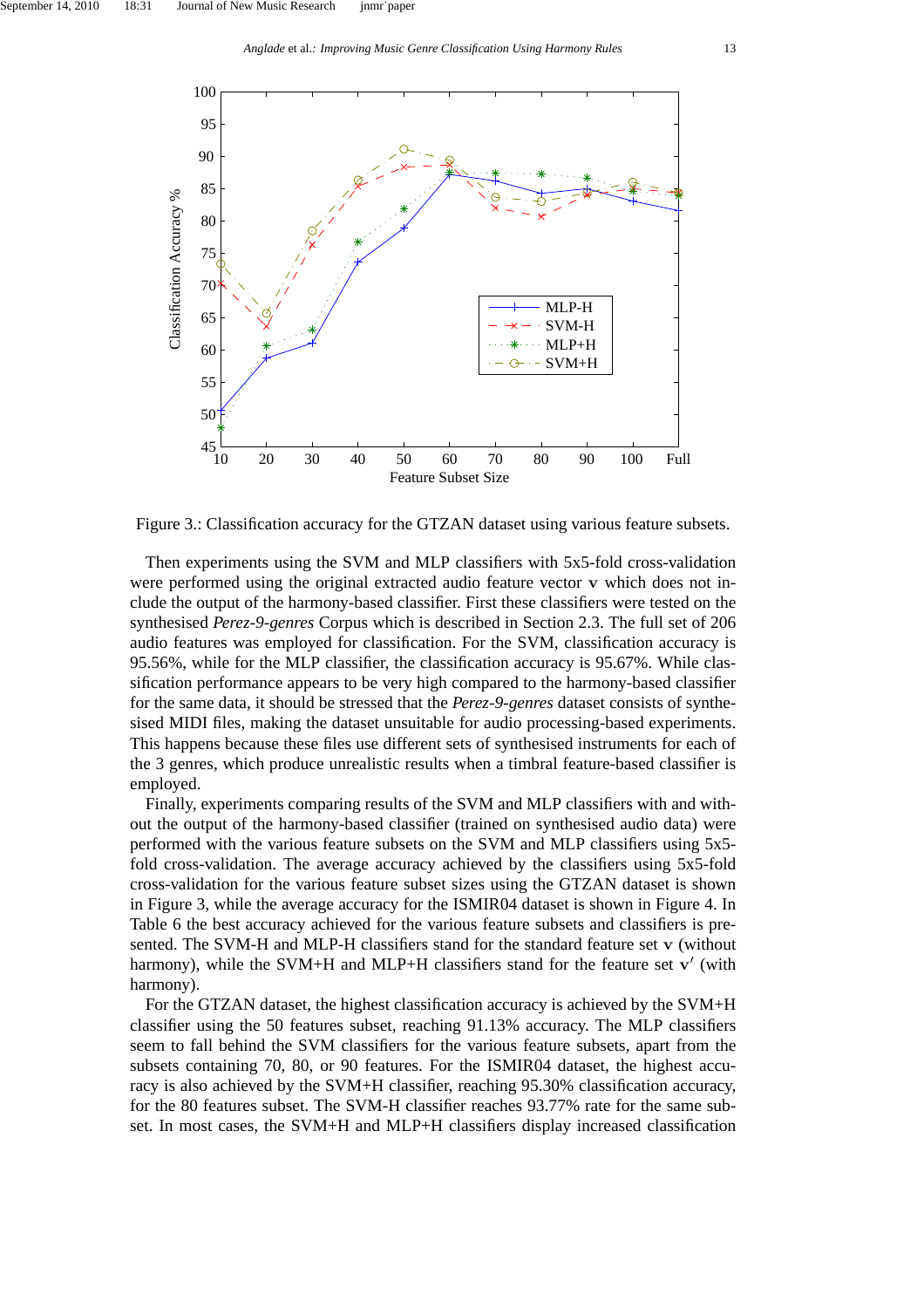



Figure 4.: Classification accuracy for the ISMIR04 dataset using various feature subsets.

| <b>Classifier</b> | <b>GTZAN Dataset</b> | <b>ISMIR04 Dataset</b>    |
|-------------------|----------------------|---------------------------|
| SVM-H             | 88.66% (60 Features) | 93.77% (70 Features)      |
| $SVM+H$           | 91.13% (50 Features) | 95.30% (80 Features)      |
| MLP-H             | 87.19% (60 Features) | 91.45% (90 Features)      |
| $MI.P+H$          | 87.53% (60 Features) | 91.49% (Full Feature Set) |

Table 6.: Best mean accuracy achieved by the various classifiers for the GTZAN and ISMIR04 datasets using 5x5-fold cross-validation.

rates over the SVM-H and MLP-H classifiers, respectively. There are however some cases where the classification rate is identical, for example for the MLP classifiers using the 60 features subset for the ISMIR04 dataset. The fact that the ISMIR04 rates are higher than the GTZAN rates can be attributed to the class distribution.

In order to compare the performance of the employed feature set with other feature sets found in the literature, the extracted features from the MARSYAS (Tzanetakis 2007) toolbox were employed, which contain the mean values of the spectral centroid, spectral rolloff, spectral flux, and the mean values of 30 MFCCs for a 1sec texture window. Results on genre classification using the MARSYAS feature set with 5x5-fold cross-validation on both datasets and using the same classifiers (SVM, MLP) and their respective settings can be seen in Table 7, where it can be seen that for the MLP classifier, the classification accuracy between the MARSYAS feature set and the employed feature set is roughly the same for both datasets. However, when the SVM classifier is used, the employed feature set outperforms the MARSYAS features by at least 3% for the GTZAN case and 4% for the ISMIR04 set. It should be noted however that no feature selection took place for the MARSYAS features.

Insight to the performance of the best cases of the various classifiers using both datasets is offered by confusion matrices determined by one classifier run using 5-fold crossvalidation. The confusion matrices using the best SVM-H and SVM+H classifiers for the GTZAN and ISMIR04 datasets are presented in Table 8. For the GTZAN dataset most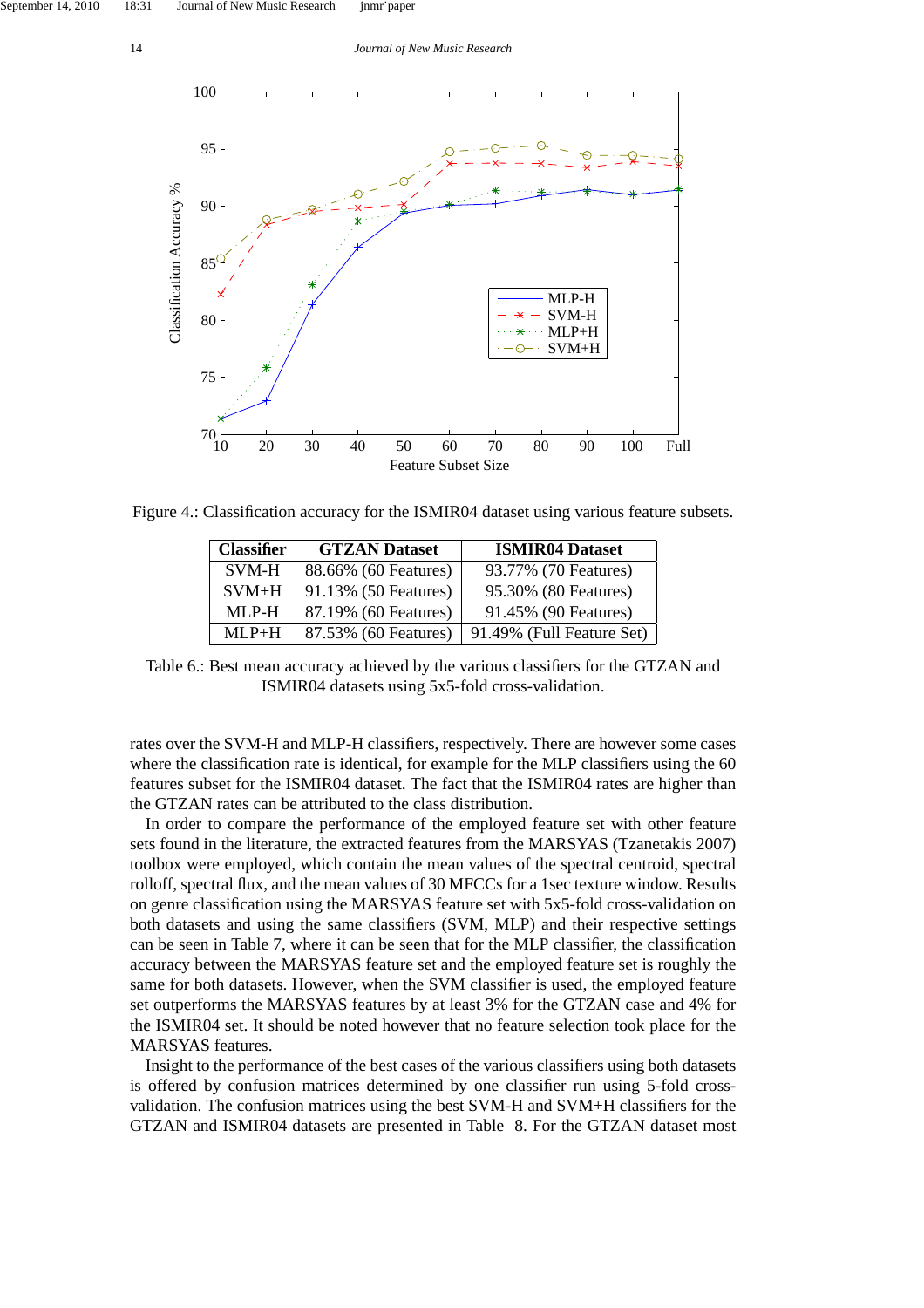*Anglade* et al.*: Improving Music Genre Classification Using Harmony Rules* 15

|            |        | <b>Classifier   GTZAN Dataset   ISMIR04 Dataset</b> |
|------------|--------|-----------------------------------------------------|
| <b>SVM</b> | 85.66% | 91.51%                                              |
| MI P       | 85.00% | 91.96%                                              |

Table 7.: Mean accuracy achieved by the various classifiers for the GTZAN and ISMIR04 datasets, using the MARSYAS feature set and 5x5-fold cross-validation.

misclassifications occur for the pop class, in both cases. However, the SVM+H algorithm rectifies some misclassifications of the pop class compared to the SVM-H classifier. For the ISMIR04 dataset, most misclassifications occur for the jazz/blues class for both classifiers. Even for the SVM+H classifier, when taking normalized rates, the jazz/blues class suffers the most, having only 63.58% correct classification rate. It should be noted though that the SVM+H classifier has 6 more jazz/blues samples correctly classified compared to the SVM-H one. The classical class on the other hand, seems largely unaffected by misclassifications.

|           | Real/Predicted |                  |     | classical        | jazz       | pop            | Total |       |
|-----------|----------------|------------------|-----|------------------|------------|----------------|-------|-------|
|           | classical      |                  | 97  |                  | 3          | 0              | 100   |       |
|           | jazz           |                  | 8   |                  | 91         | 1              | 100   |       |
|           | pop            |                  | 3   |                  | 19         | 78             | 100   |       |
|           | Total          |                  | 108 |                  | 113        | 79             | 300   |       |
|           |                |                  |     | (a)              |            |                |       |       |
|           | Real/Predicted |                  |     | classical        | jazz       | pop            | Total |       |
|           | classical      |                  | 97  |                  | 3          | $\theta$       | 100   |       |
|           | jazz           |                  | 8   |                  | 90         | $\overline{2}$ | 100   |       |
|           | pop            |                  | 3   |                  | 10         | 87             | 100   |       |
|           | Total          |                  | 108 |                  | 103        | 89             | 300   |       |
|           |                |                  |     | $\overline{(b)}$ |            |                |       |       |
|           | Real/Predicted | classical        |     |                  | jazz/blues | pop/rock       |       | Total |
| classical |                | 319              |     | 0                |            | $\theta$       |       | 319   |
|           | jazz/blues     | 10               |     | 11               |            | 5              |       | 26    |
|           | pop/rock       | 12               |     | 1                |            | 89             |       | 102   |
| Total     |                | 341              |     | $\overline{12}$  |            | 94             |       | 447   |
|           |                |                  |     | (c)              |            |                |       |       |
|           | Real/Predicted | classical        |     |                  | jazz/blues | pop/rock       |       | Total |
| classical |                | $\overline{317}$ |     | 0                |            | $\overline{2}$ |       | 319   |
|           | jazz/blues     | 6                |     | 17               |            | 3              |       | 26    |
|           | pop/rock       | 7                |     | 3                |            | 92             |       | 102   |
| Total     |                | 330              |     | $\overline{20}$  |            | 97             |       | 447   |
|           |                |                  |     | (d)              |            |                |       |       |

Table 8.: Confusion matrices for one 5-fold cross validation run of: (a) the SVM-H classifier applied on the GTZAN dataset using the 60 selected features set, (b) the SVM+H classifier applied on the GTZAN dataset using the 50 selected features set, (c) the SVM-H classifier applied on the ISMIR04 dataset using the 70 selected features set, (d) the SVM+H classifier applied on the ISMIR04 dataset using the 80 selected features set.

Concerning the statistical significance of the proposed feature vector v' compared to the performance of the standard feature vector v, the McNemar test (McNemar 1947)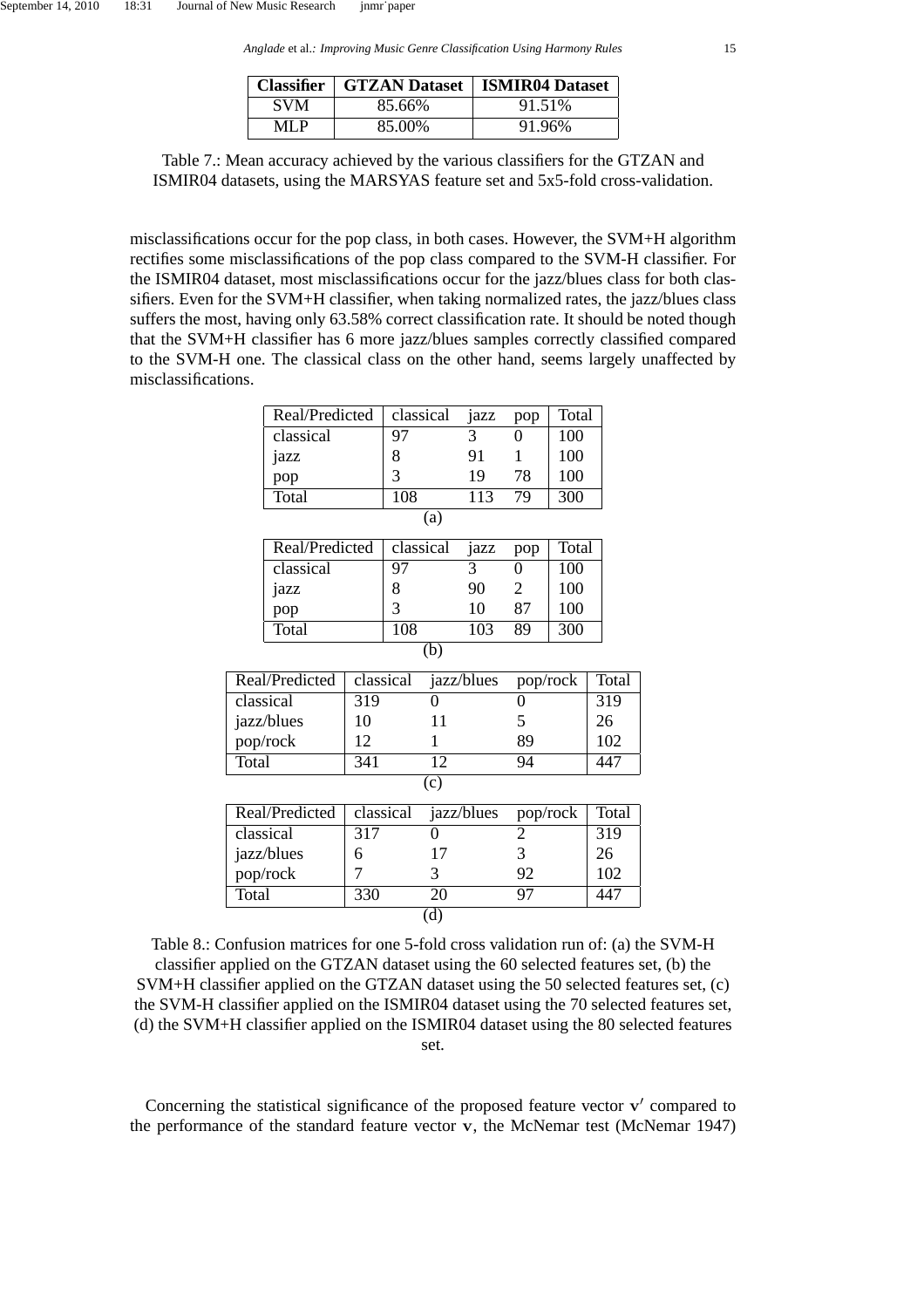#### 16 *Journal of New Music Research*

was employed, which is applied to 2x2 contingency tables for a single classifier run. We consider the cases exhibiting the highest classification rates, as shown in Table 6. For the GTZAN dataset, the SVM-H classifier using the 60 features set is compared against the SVM+H classifier using the 50 features set. For the ISMIR04 dataset, the SVM-H classifier using 70 features is compared against the SVM+H classifier using 80 features. The contingency tables for the GTZAN and ISMIR04 datasets are respectively:

$$
\begin{bmatrix} 264 & 10 \\ 2 & 24 \end{bmatrix} \text{ and } \begin{bmatrix} 416 & 10 \\ 3 & 18 \end{bmatrix} \tag{1}
$$

The binomial distribution is used to obtain the McNemar test statistic, where for both cases the null hypothesis (the difference between the two classifiers is insignificant) is rejected with 95% confidence.

### *4.3 Discussion*

This improvement of the classification results might come as a surprise when one considers that the harmony-based classifier by itself does not perform sufficiently well on audio data. Indeed on the ISMIR04 dataset its accuracy is lower than the baseline (59.28% vs. 71.36%). However, harmony is only one dimension of music which despite being relevant for genre identification can not capture by itself all genres' specificities. The authors believe that the classification improvement lies in the fact that it covers an aspect of the audio-signal (or rather of its musical properties) that the other (low-level) features of the classifier do not capture.

In order to justify that the combination of several features improves classification accuracy even when they are lower than the baseline, the mean of the 5th MFCC was employed as an example feature. 5-fold cross-validation experiments were performed on the GTZAN and ISMIR04 datasets based on this single feature using SVMs. Results indicated that classification accuracy for the GTZAN dataset was 31.33%, while for the ISMIR04 dataset it was 71.36%, both of which are below the baseline. However the feature, being one of the selected ones, when combined with several other features manages to report a high classification rate as shown in Section 4.2. Thus, the inclusion of the output of the harmony-based classifier, while being lower than the baseline by itself, still manages to provide improved results when combined with several other descriptors. In addition, in order to compare the addition of the harmony-derived classification to the feature set with an additional feature, the Total Loudness (TL) was added into the SVM-H classifier using the 70 features subset (TL is not included in the set). Using the GTZAN dataset for experiments, classification accuracy for the 70 features subset is 82%, while adding the TL feature it increased by 0.66%, where the performance improvement is lower compared to the harmony-based classifier addition (which was 1.66%).

#### **5. Conclusions**

In the future, the combination of the low-level classifier with the harmony-based classifier can be expanded, where multiple features stemming from chord transitions can be combined with the low-level feature set in order to boost performance. In addition, the chord transition rules can be modeled to describe more genres, leading to experiments containing more elaborate genre hierarchies. This would allow to test how well our method scales.

In this work, an approach for automatic music genre classification was proposed, combining low-level features with a first-order logic random forest based on chord transitions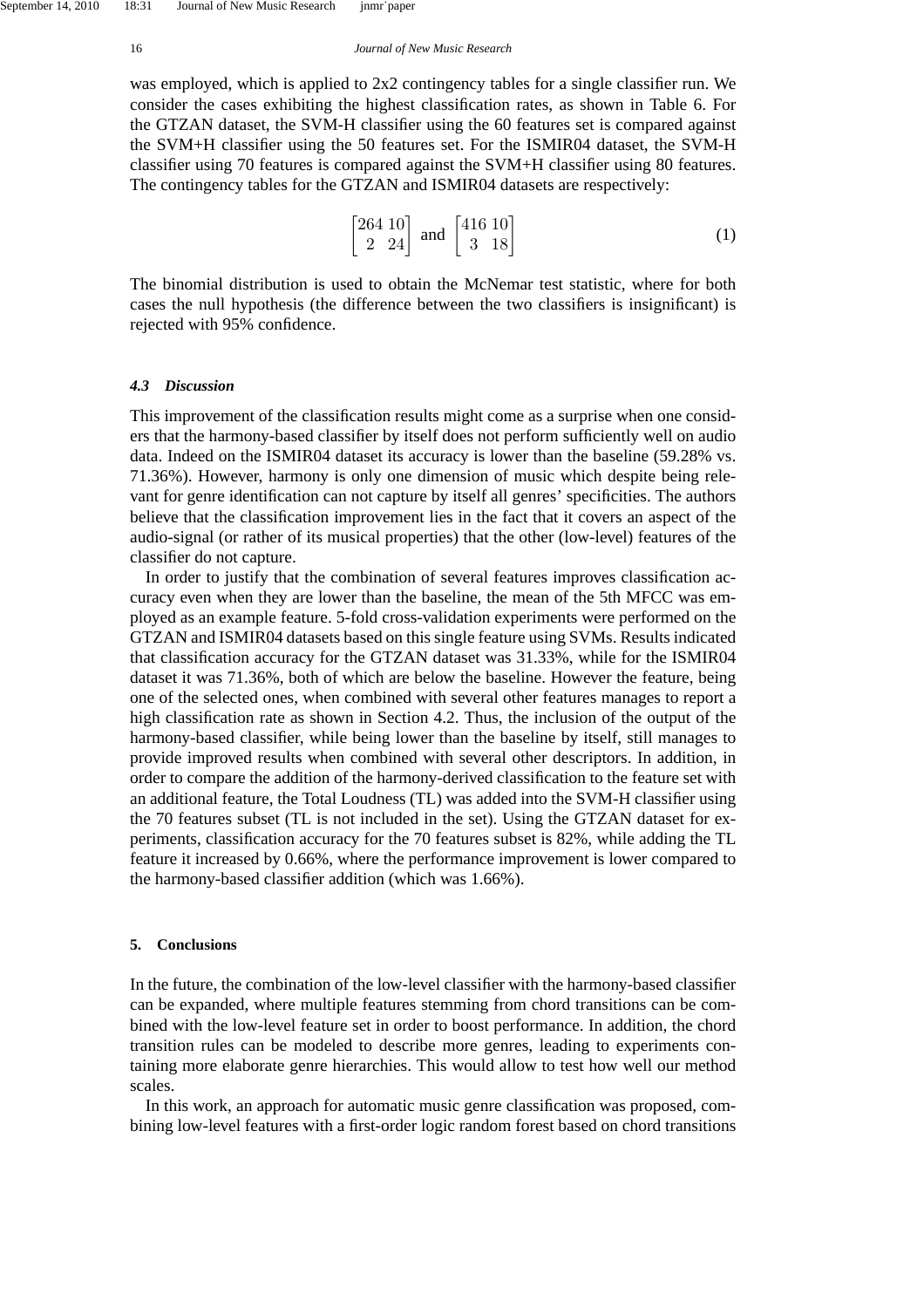#### *REFERENCES* 17

and built using the Inductive Logic Programming algorithm TILDE. Three-class genre classification experiments were performed on two commonly used datasets, where an improvement was reported for both cases when the harmony-based classifier was combined with a low-level feature set using support vector machines and multilayer perceptrons. The combination of these low-level features with the harmony-based classifier produces improved results despite the fact that the classification rate of the harmony-based classifier is not sufficiently high by itself. For both datasets when the SVM classifier was used, the improvement over the standard classifier was found to be statistically significant when the highest classification rate is considered. All in all, it was shown that the combination of high-level harmony features with low-level features can lead to genre classification accuracy improvements and is a promising direction for genre classification research.

### **6. Acknowledgements**

This work was done while the third author was a Research Student at Queen Mary, University of London. This work is supported by the EPSRC project OMRAS2 (EP/E017614/1) and Emmanouil Benetos is supported by a Westfield Trust PhD Studentship (Queen Mary, University of London). The authors would like to thank the Pattern Recognition and Artificial Intelligence Group of the University of Alicante for providing the symbolic training dataset.

#### **References**

- Anglade, A., Ramirez, R., and Dixon, S. (2009a). First-order logic classification models of musical genres based on harmony. In *Proceedings of the 6th Sound and Music Computing Conference (SMC 2009)*, pages 309–314, Porto, Portugal.
- Anglade, A., Ramirez, R., and Dixon, S. (2009b). Genre classification using harmony rules induced from automatic chord transcriptions. In *Proceedings of the 10th International Conference on Music Information Retrieval (ISMIR 2009)*, pages 669–674, Kobe, Japan.
- Assche, A. V., Vens, C., Blockeel, H., and Džeroski, S. (2006). First order random forests: Learning relational classifiers with complex aggregates. *Machine Learning*, 64:149–182.
- Aucouturier, J.-J. and Pachet, F. (2004). Improving timbre similarity: How high is the sky? *Journal of Negative Results in Speech and Audio Science*, 1(1).
- Aucouturier, J.-J. and Pachet, F. (2008). A scale-free distribution of false positives for a large class of audio similarity measures. *Pattern recognition*, 41(1):272–284.
- Benetos, E. and Kotropoulos, C. (2010). Non-negative tensor factorization applied to music genre classification. *IEEE Trans. Audio, Speech, and Language Processing*, 18(8):1955–1967.
- Blockeel, H. and De Raedt, L. (1998). Top down induction of first-order logical decision trees. *Artificial Intelligence*, 101(1-2):285–297.
- Breiman, L. (2001). Random forests. *Machine Learning*, 45:5–32.
- Burred, J. J. and Lerch, A. (2003). A hierarchical approach to automatic musical genre classification. In *Proceedings of the 6th International Conference on Digital Audio Effects (DAFx 2003)*, pages 8–11, Kobe, Japan.
- Cataltepe, Z., Yaslan, Y., and Sonmez, A. (2007). Music genre classification using MIDI and audio features. *EURASIP Journal on Advances in Signal Processing*.
- Chen, L., Wright, P., and Nejdl, W. (2009). Improving music genre classification using collaborative tagging data. In *Proceedings of the 2nd ACM International Conference on Web Search and Data Mining (WSDM '09)*, pages 84–93, Barcelona, Spain.
- Davies, M. E. P., Plumbley, M. D., and Eck, D. (2009). Towards a musical beat emphasis function. In *Proceedings of the IEEE Workshop on Applications of Signal Processing to Audio and Acoustics (WASPAA 2009)*, pages 61–64, New Paltz, NY.
- Downie, J. S., Byrd, D., and Crawford, T. (2009). Ten years of ISMIR: reflections on challenges and opportunities. In *Proceedings of the 10th International Conference on Music Information Retrieval (ISMIR 2009)*, pages 13–18, Kobe, Japan.
- Fukunaga, K. (1990). *Introduction to Statistical Pattern Recognition*. Academic Press Inc., San Diego, CA.
- Harte, C. and Sandler, M. Automatic chord identification using a quantised chromagram. In *Proceedings of 118th Convention*, Barcelona, Spain. Audio Engineering Society.
- ISMIR (2004). ISMIR audio description contest. http://ismir2004.ismir.net/ISMIR Contest.html.
- Lawson, C. L. and Hanson, R. J. (1974). *Solving Least Squares Problems*, chapter 23. Prentice-Hall.
- Lee, J. H., Jones, M. C., and Downie, J. S. (2009). An analysis of ISMIR proceedings: patterns of authorship, topic and citation. In *Proceedings of the 10th International Conference on Music Information Retrieval (ISMIR 2009)*, pages 57–62, Kobe, Japan.
- Lee, K. (2007). A system for automatic chord transcription using genre-specific hidden markov models. In *Proceedings of the International Workshop on Adaptive Multimedia Retrieval (AMR 2007)*, pages 134–146, Paris, France.